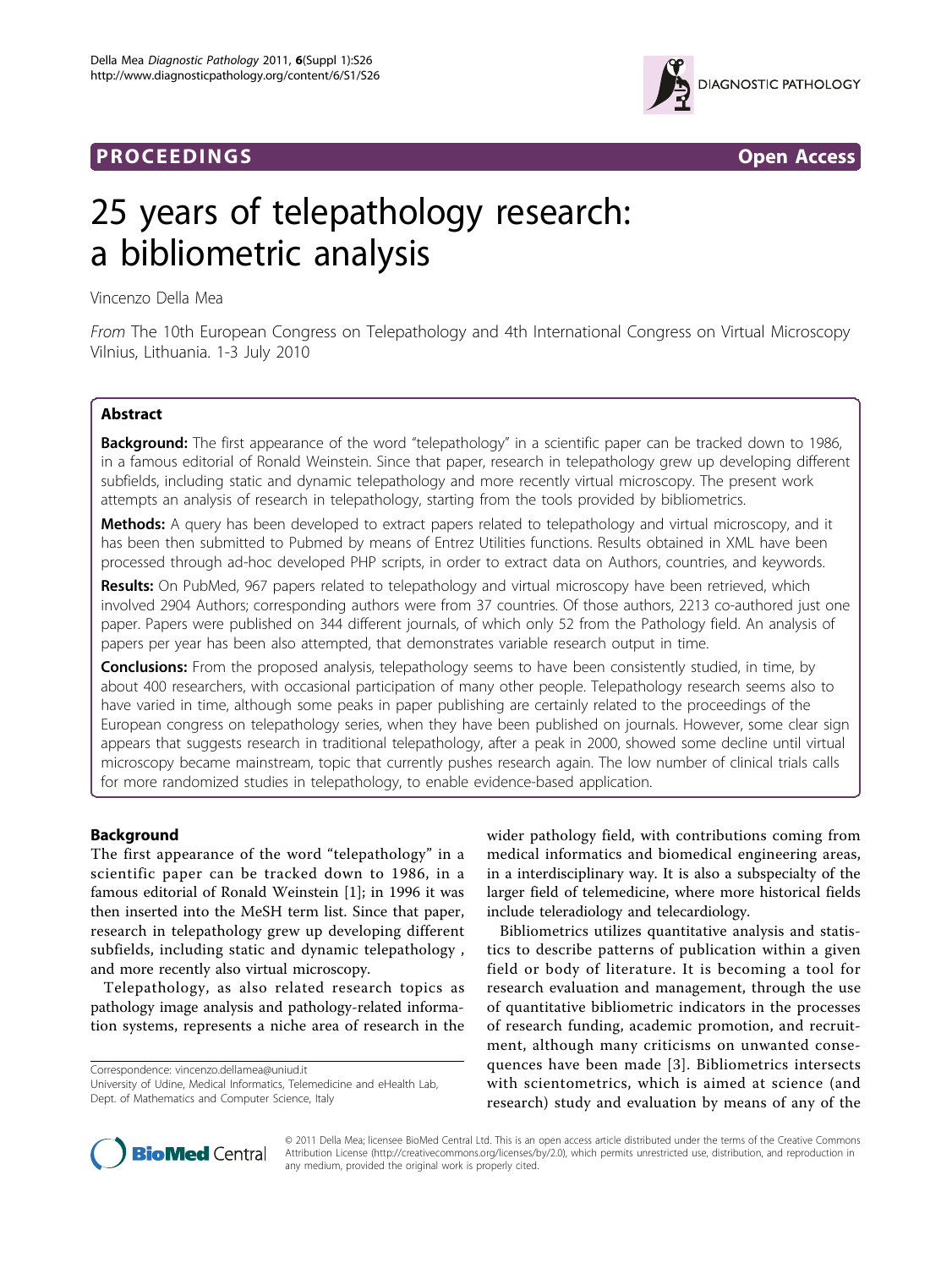products of the scientific process, and not only basing on literature.

Another application of bibliometrics is the analysis of research trends, offering insights on research developments in a specific field over time, by assuming that publications represent, at a specific time, the output of research efforts in the immediately preceding years.

Bibliometric analysis has been rarely applied to pathology research, although some report exists on the overall scientifi production [[4\]](#page-5-0) and on specific areas [[5,6](#page-5-0)]. Also telemedicine has been the subject of bibliometric analyses in few studies [[7-9\]](#page-5-0).

After 25 years from the appearance of telepathology in scientific literature, the present work attempts an analysis of research in this field, starting from the techniques provided by bibliometrics.

## Methods

### Source of data and software

Data of scientific articles related to telepathology have been extracted from the electronic database PubMed [[10\]](#page-5-0), by means of semiautomated procedures.

A generic tool (MedMine) has been developed in PHP for submitting queries to Pubmed by means of Entrez Programming Utilities functions [[11\]](#page-5-0). The results obtained in XML format have been then processed by the tool to extract data on Authors, countries, keywords and journals.

A query has been then developed to extract papers related to telepathology and virtual microscopy, and provided as input to the MedMine software.

Results were saved in CSV format and then graphed using Excel (Microsoft, Redmond, USA). Geographical map has been drawn using Geocommons [\[12](#page-5-0)].

## Search strategy

The term "telepathology" has been included into the MeSH terminology since 1996, but however it was already in use in scholarly publication. In addition to that, the term is not sufficient to trace all papers whose content is related to telepathology, since sometimes "telecytology" has been used in the past. The later evolution of telepathology towards virtual microscopy (also called digital microscopy or, more recently, Whole Slide Imaging) has been registered even into a change in the name of the European Congress on Telepathology, which 8 years ago added "and Virtual Microscopy" to its name. All these terms are related to telepathology research and thus have to be comprised in a query aimed at retrieving papers on telepathology.

Thus, the query developed to retrieve as much as possible papers related to telepathology techniques has been defined as follows, after some attempts:

"telepathology"[MeSH Terms] OR "telepathology"[All Fields]

OR "telecytology"[All Fields]

OR "virtual microscopy"[All Fields] OR "virtual microscope"[All Fields]

OR "digital slides"[All Fields] OR "digital microscopy"[All Fields]

OR "digital slide"[All Fields]

OR ("whole slide"[All fields] AND

("imaging"[All Fields] OR "images"[All Fields]

OR "scanning"[All Fields]))

The term "whole slide imaging" is not comprised in the query because, at the time of work, PubMed did not yet index any article with that term (source: PubMed helpdesk), although it is used in some papers.

Two slightly revised versions and mutually exclusive of the query have been created to retrieve traditional telepathology papers and virtual or digital microscopy papers.

In addition to that, to identify journal categories, three queries have been made on PubMed on the Journals database, to extract pathology, medical informatics and biomedical engineering journals according to categories coded in the Journals database.

## Collected data

Article data obtained from PubMed were used to extract Authors, journal, publication date and type, MeSH keywords, and country of the corresponding Author when available.

From such data, further processing was done to identify the distribution of papers in time, by authors, by country, by journal, and also keyword frequency.

Additional data included the number of Authors per paper, and the journal topic when among Pathology, Medical Informatics or Biomedical Engineering.

## Results and discussion

On PubMed, 967 papers related to telepathology and virtual microscopy have been retrieved, which involved 2904 Authors. Of those authors, 2213 co-authored just one paper, so they can be considered occasional telepathology authors; 312 co-authored two papers. Figure [1](#page-2-0) shows the distribution of papers per Author, that demonstrate the classical "long tail" aspect of many network-related processes. The core community of telepathology researchers can be thus circumscribed under 400 scientists.

The average number of authors per paper was 4.47.

Corresponding Authors, as recorded in the Affiliation field of PubMed data, were from 37 different countries. However, for 217 papers (22.4%) it was not possible to identify country of affiliation for a number of reasons, and in particular some paper did not report affiliation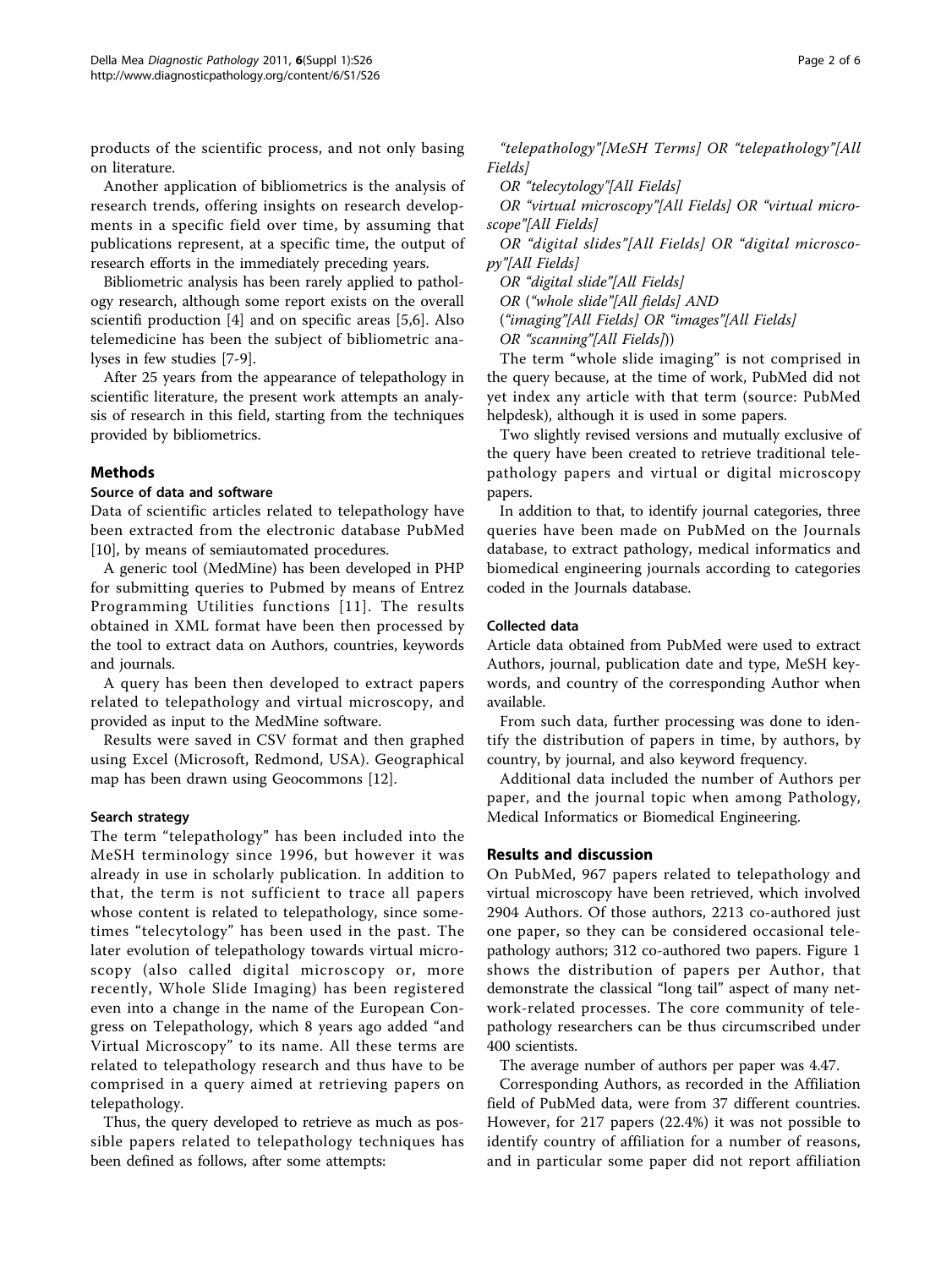<span id="page-2-0"></span>

at all while some paper, specially in national journals, did not have the country in the Author address. Figure 2 outlines country contributions, then described in table [1](#page-3-0).

Papers were published on 344 different journals, of which only 52 from the Pathology field (accounting for 372 papers), 24 from Medical Informatics field (163 papers), and 8 from Biomedical Engineering (18 papers). In the period examined, a total of 171 journals has been active in the Pathology field, so that 30.4% of them published telepathology papers.

Other journals include some generalist publication, and many journals of fields that can be interested in telepathology results, including oncology, dermatology, ophtalmology. Table [2](#page-3-0) shows journals that hosted more than ten telepathology papers.

Only 18 papers (1.9%) were related to clinical trials as stated in the publication record by the publication type field.

An analysis of papers per year has been also attempted, that demonstrates variable research output in time, as can be seen in figure [3.](#page-3-0) This variability may have different justifications, however at least two are major reasons. One is the bi-annual European Congress of Telepathology, which proceedings have been often published in special issues of journals, thus giving a cycling aspect to scientific productivity. The other is the birth and diffusion of virtual microscopy techniques, which by the way might be traced back to 1997 [\[13,14](#page-5-0)], although at least a paper that used a basic version of matrix-based acquisition for image analysis appeared in 1995 [[15\]](#page-5-0). Thus, papers referring to digital microscopy term before 1997 are in fact not related to what is currently called in that way (although they have been left in the chart). Virtual microscopy research overcome traditional telepathology in 2006, according to number of published papers.

Finally, also MeSH keyword used to index articles have been examined to understand the topics dealt with by articles. From data presented in Table [3](#page-4-0) (where only keywords with more than 50 occurrences have been listed), telepathology has been applied mostly to human pathology, although a number of papers dealt with veterinary applications. Technical topics strongly related to telepathology are image processing, software, interfaces, and networks. The two main applications seems to be remote consultation and frozen sections. There has been many studies related to the quality of the process, expressed in terms of reproducibility, sensitivity and specificity, and interobserver variation.

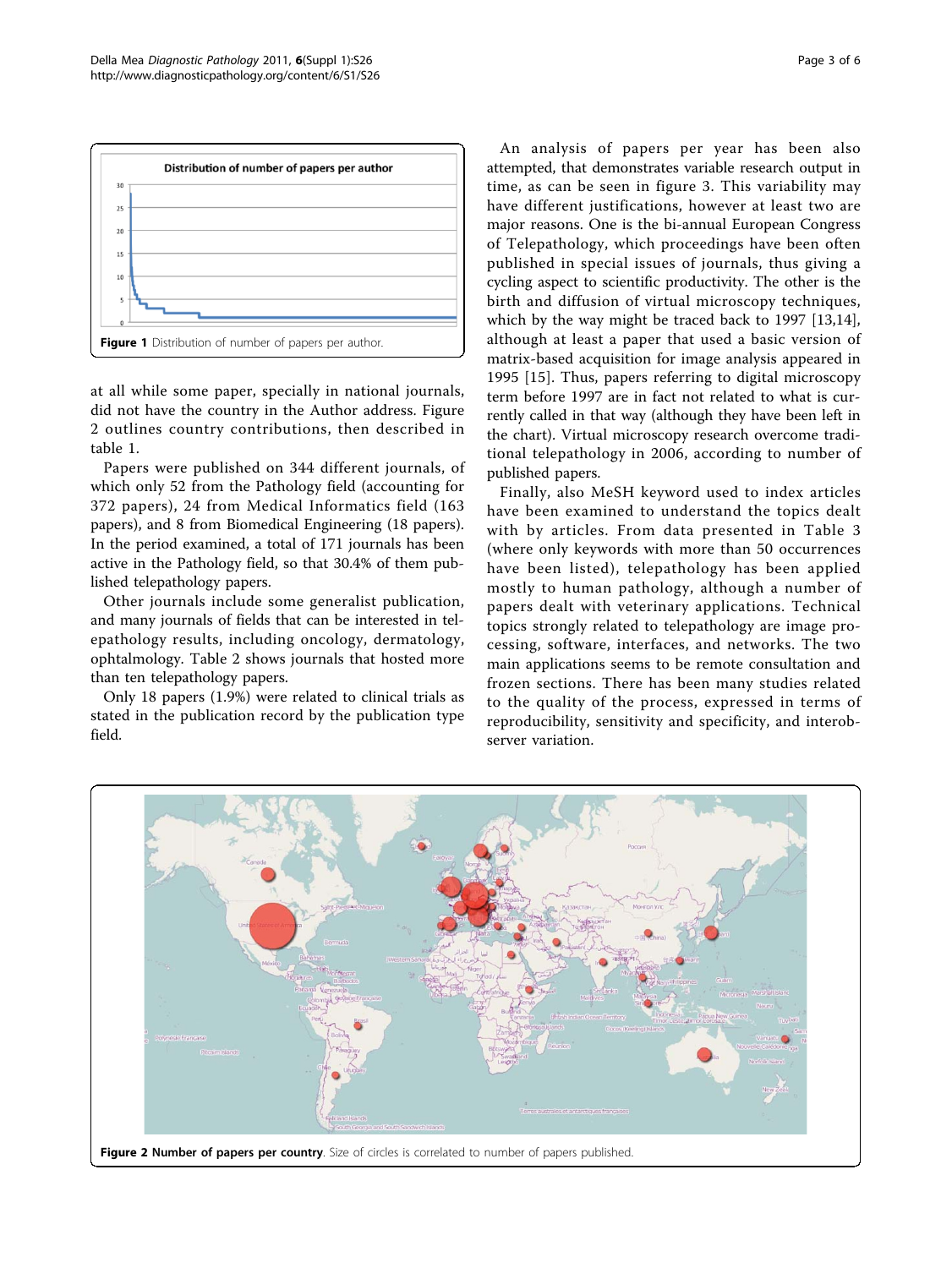#### <span id="page-3-0"></span>Table 1 Papers per country

| country                  | papers         |
|--------------------------|----------------|
| United states of America | 310            |
| Germany                  | 81             |
| Italy                    | 46             |
| United Kingdom           | 40             |
| Japan                    | 27             |
| France                   | 23             |
| Australia                | 21             |
| Canada                   | 18             |
| Austria                  | 17             |
| Switzerland              | 17             |
| Norway                   | 16             |
| Spain                    | 14             |
| Poland                   | 13             |
| Hungary                  | 13             |
| Sweden                   | 12             |
| Netherlands              | 10             |
| China                    | 9              |
| Ireland                  | 9              |
| Finland                  | 8              |
| India                    | 6              |
| Croatia                  | 6              |
| Taiwan                   | 5              |
| Greece                   | $\overline{4}$ |
| Belgium                  | $\overline{4}$ |
| Iran                     | 3              |
| Thailand                 | 3              |
| <b>Brazil</b>            | 3              |
| Lithuania                | $\overline{2}$ |
| Cyprus                   | $\overline{2}$ |
| Turkey                   | $\mathbf{1}$   |
| Portugal                 | 1              |
| Fiji                     | 1              |
| Argentina                | 1              |
| Egypt                    | 1              |
| Singapore                | 1              |
| Ethiopia                 | 1              |
| Iceland                  | 1              |

#### Limits of this study

The query used might have retrieved also some papers related to image analysis, due to the sometimes wide meaning given to the terms included in the query. On the other side, researchers in telepathology field almost always had a similar commitment to other computerbased techniques, including image processing and analysis.

As already noted, some article did not present complete affiliation data, so a fair number of articles were not assigned to a country. This might have brought to an underestimation for many countries, but hopefully evenly distributed, thus we did not manually correct

# Table 2 Major telepathology-publishing journals

| Journal                    | n. of papers | Category            |
|----------------------------|--------------|---------------------|
| J Telemed Telecare         | 71           | Medical Informatics |
| Hum Pathol                 | 65           | Pathology           |
| Telemed J                  | 27           | Medical Informatics |
| Stud Health Technol Inform | 24           | Medical Informatics |
| Diagn Pathol               | 23           | Pathology           |
| Anal Cell Pathol           | 23           | Pathology           |
| Adv Clin Path              | 22           | Pathology           |
| Arch Anat Cytol Pathol     | 22           | Pathology           |
| Arch Pathol Lab Med        | 18           | Pathology           |
| Am J Clin Pathol           | 17           | Pathology           |
| Pathologe                  | 16           | Pathology           |
| J Clin Pathol              | 15           | Pathology           |
| Histopathology             | 11           | Pathology           |
| Tidsskr Nor Laegeforen     | $10 \,$      | General medicine    |
| <b>Zentralbl Pathol</b>    | $10 \,$      | Pathology           |

data, following the same approach as in [[7](#page-5-0)]. The method of using corresponding Author address for identifying country of origin, although often used, also does not allow to recognize transnational research.

Some surnames were written with variants, including variable transliteration of diacritic characters, or typographical errors, or wrong abbreviation of multiple surnames. Thus individual contribution of some Authors is underestimated, although some correction has been done by hand for recovering as much data as possible.

No evaluation of citation data has been attempted, because the aim of the work was to describe research efforts more than impact.

#### Conclusions

From the proposed analysis, telepathology seems to have been studied, in time, by a relatively small core community of about 400 researchers, with occasional participation of many other people. If, from one side, this may seem to circumscribe research to a small number of

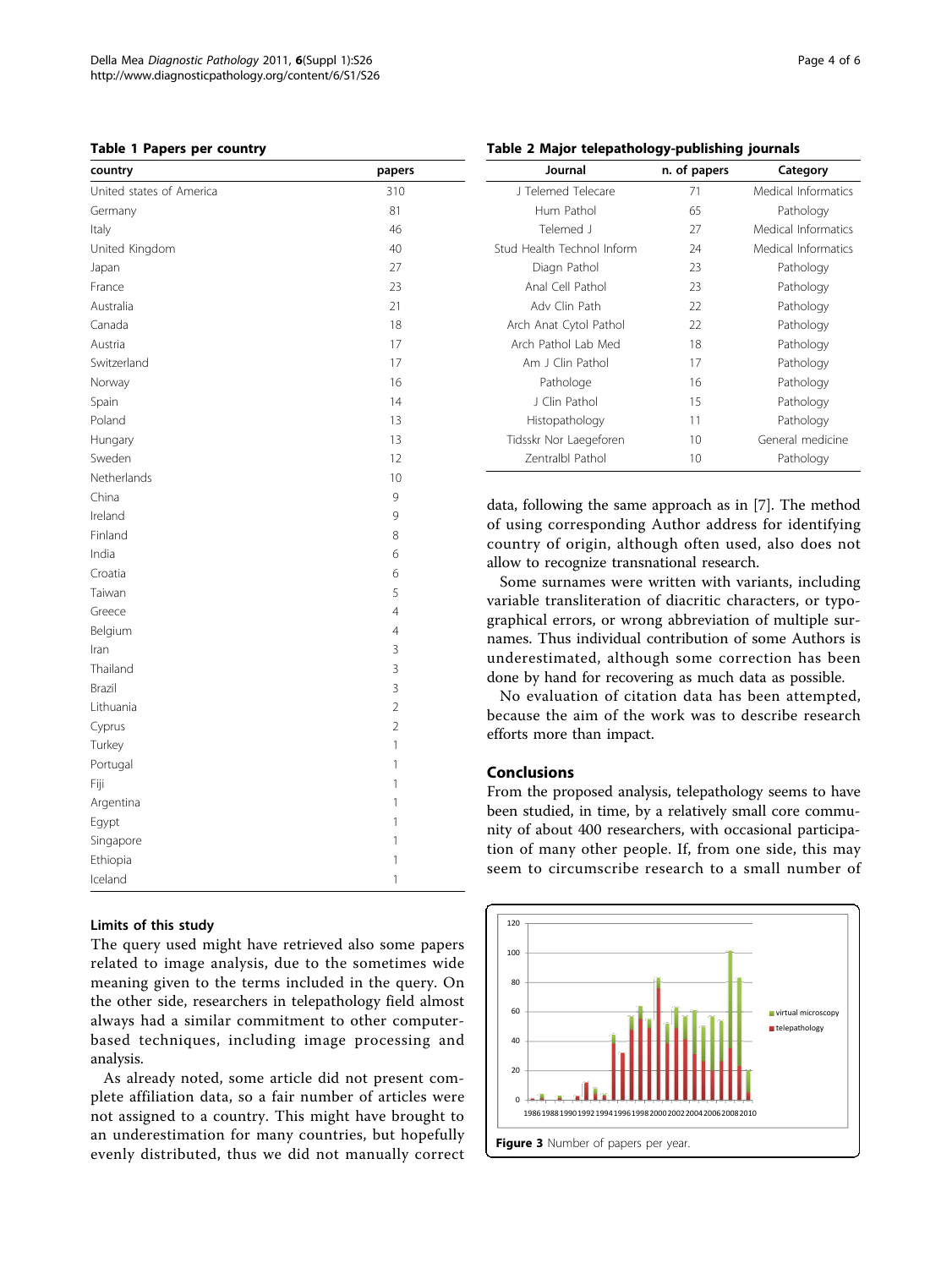<span id="page-4-0"></span>Table 3 Main MeSH keywords for telepathology papers

| Keyword                             | Occurrences |
|-------------------------------------|-------------|
| Humans                              | 732         |
| Telepathology                       | 528         |
| Microscopy                          | 186         |
| Image Processing, Computer-Assisted | 178         |
| Female                              | 154         |
| Internet                            | 142         |
| Remote Consultation                 | 120         |
| Male                                | 114         |
| Telemedicine                        | 97          |
| Reproducibility of Results          | 93          |
| Pathology, Clinical                 | 92          |
| User-Computer Interface             | 87          |
| Software                            | 84          |
| Computer Communication Networks     | 78          |
| Animals                             | 72          |
| Pathology                           | 71          |
| Adult                               | 65          |
| Middle Aged                         | 64          |
| Frozen Sections                     | 56          |
| Sensitivity and Specificity         | 53          |
| Aged                                | 53          |
| Observer Variation                  | 52          |
| Neoplasms                           | 51          |

passionates, on the other side the involvement of about 2500 occasional co-authors might be interpreted as a good dissemination activity towards physicians involved in clinical practice and/or other research.

The most prolific Authors have been, unsurprisingly, the two "fathers" of telepathology: Ronald Weinstein and Klaus Kayser. They contributed with 28 papers each to the birth and growth of telepathology, and with other papers to other image-related techniques.

Interestingly, while analysing the literature, the term "digital microscopy" have been found in the title of a 1984 paper by Bartels et al. [[16](#page-5-0)], where it was used to identify the various applications of microscopy digital images, so before the rise of telepathology and virtual microscopy.

USA contributes with just less than one third of the total number of published papers; summed up, papers from European countries reach a similar amount. Although the number of involved countries seems low, it is in line with the 42 countries involved in telemedicine up to 2003 [[7](#page-5-0)], and with the 25 countries having published on the Journal of Telemedicine and Telecare [[17\]](#page-5-0). Telemedicine research has been reported to be correlated with human development index, GNP per capita, and number of PCs per 1000 inhabitants [[7\]](#page-5-0). The same paper reports that also a low population density is slightly correlated with telemedicine studies, although in a not significant way.

In respect to its parenty specialty telemedicine, according to [[7](#page-5-0)] telepathology accounts for 5.3% of papers.

From the analysis of hosting journals, it clearly appears that telepathology is a multidisplinary area, with input from Pathology but also from the Medical Informatics field, and with interested parties all along the path served by Pathology specialists.

Telepathology research seems also to have varied in time, although some peaks in paper publishing are certainly related to the proceedings of the european congress on telepathology series, when they have been published on journals. However, some clear sign appears that suggests research in traditional telepathology, after a peak in 2000, showed some decline until virtual microscopy became mainstream, topic that currently pushes research again.

Finally, the number of telepathology clinical trials is very low (1.9% of total publications). The higher but still low 4.7% figure for telemedicine papers [[8\]](#page-5-0) has been the reason for a call for more randomized studies [[18\]](#page-5-0), because the lack of clinical trials limits the application of evidence-based telemedicine. This is the case for telepathology (and related techniques) too: evidence-based telepathology will be the enabling factor for safely translating research into practice.

#### Additional material

[Additional file 1: X](http://www.biomedcentral.com/content/supplementary/1746-1596-6-S1-S26-S1.xml)ML file used for analysis The enclosed telepathologyreferences.xml file contains all data related to the articles enclosed in the study.

#### Acknowledgements

I wish to thank Stefano Mizzaro for fruitful discussions on bibliometrics and other information science related topics. This article has been published as part of Diagnostic Pathology Volume 6 Supplement 1, 2011: Proceedings of the 10th European Congress on Telepathology and 4th International Congress on Virtual Microscopy. The full contents of the supplement are available online at

<http://www.diagnosticpathology.org/supplements/6/S1>.

#### Authors' contributions

VDM designed the study, developed the software, analysed data and wrote the paper.

#### Competing interests

The Author of the present paper is the third most prolific telepathology author, and there is some chance that with this paper may reach the first two.

Published: 30 March 2011

#### References

1. Weinstein RS: [Prospects for telepathology.](http://www.ncbi.nlm.nih.gov/pubmed/3516858?dopt=Abstract) Hum Pathol 1986, 17(5):433-4.